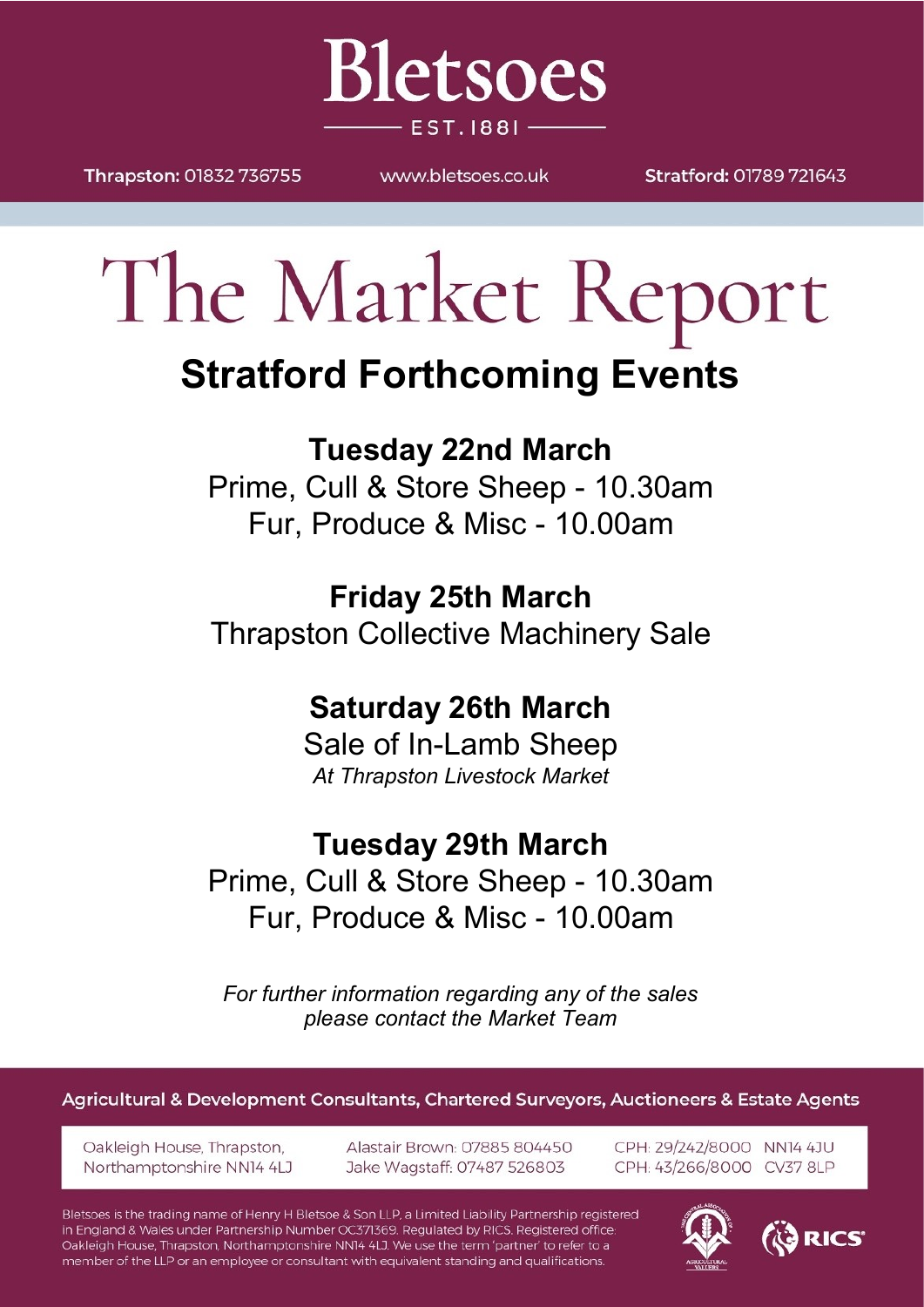#### **REPORT FOR TUESDAY 15TH MARCH**

#### **211 Prime Hoggs**

A strong showing of lighter weight finished hoggs on the week and prices have strengthened slightly for the heavier hoggs. SQQ for the day 252.5p/kg. CJ & L Vernon Miller topped pence per kg at 276p/kg with WR Haines topping in the lump at £120.

**29 Lights** - CJ & L Vernon Miller topped this section with the lightest weights of the week with Beltex hoggs at 29kgs selling to 261p/kg, followed by a smart run of Charollais full of meat at 32kgs selling to 260p/kg.

|                  |        | From |        | <b>Average</b> |             |
|------------------|--------|------|--------|----------------|-------------|
| 261 <sub>p</sub> | £83.20 | 220p | £66.70 | 247            | oo '<br>ده. |

**57 Standards** - CJ & L Vernon Miller topped at 276p/kg for best end 34.5kg Beltex hoggs; R & EM Prentice penned more class with Texels at 34kgs selling to 269p/kg; K & M Farming Partnership saw similar levels with Texels at 38kg topping at 259p/kg.

|      |        | From |        | <b>Average</b> |        |
|------|--------|------|--------|----------------|--------|
| 276p | £98.42 | 229p | £75.57 | 248.8p         | £90.54 |

**97 Mediums** - WR Haines penned a sterling run of best meat Charollais and Suffolk hoggs with the top end at 42.5kgs selling to 264p/kg; SR Tustian & Son sold 40.5kg Suffolks to 262.5p/kg; P & M Careless topped their run with Charollais to 260p/kg for 42.5kgs.

|                  |         | From |       | Average |         |
|------------------|---------|------|-------|---------|---------|
| 264 <sub>p</sub> | £112.50 | 249p | 00.13 | 255.6p  | £106.55 |

**28 Heavies** - WR Haines (Leasow Farms) Ltd topped with Suffolks at 47kgs selling to 252p/kg and 49kg hoggs to £120; A Baird drew a run of Mule hoggs with the best end meat selling to 228p/kg for 47.5kgs.

| u    |               | From |    | Average |         |
|------|---------------|------|----|---------|---------|
| 252p | 0.110.81<br>u | 210p | 10 | 240.8p  | 16<br>ີ |



Click the link to view our Stratford Facebook page for further up to date information about our sales pre and post sale. <https://www.facebook.com/StratfordLivestockMarket/>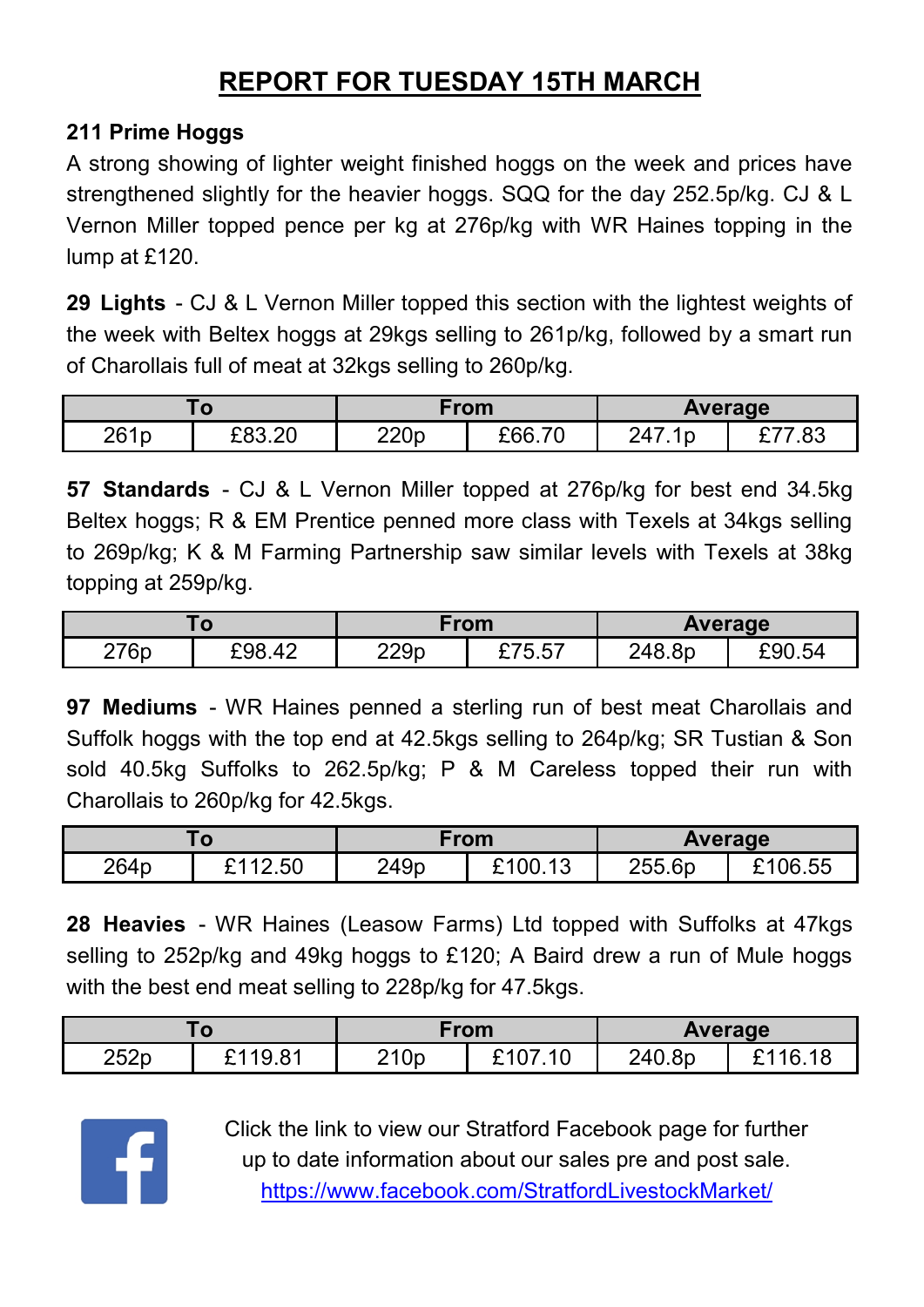#### **39 Store Sheep & Breeding Sheep**

M & Z Farming drew a run of Blackie full mouthed ewes with single lambs at foot selling to £37 a life. Full mouthed Texel ewes, in-lamb to a Blue Texel ram sold to £110. Store lambs topped with A Baird and their Mule wethers selling to £84. Gypsy Hall Farms Ltd penned a smart run of Texel crosses with the top at £70.

| l O    | $rom$  | Average |
|--------|--------|---------|
| £84.00 | £20.00 |         |

#### **93 Cull Ewes & Rams**

An increase in numbers and trade this week with a strong showing of nearly 100 culls through the market. All in average for the day saw a £10 increase on the week with an average of almost £94. Dancer Brothers topped on the day with Charollais ewes selling to £131; R Deutsch saw similar highs with heavy Charollais rams topping at £130; RW Kerby topped the Suffolks with powerful ewes to £129; J Hince topped the Beltex with rams to £121; R Hall & Sons had the best Mules of the day with big framed ewes to £115.50; and eight further pens of Mules sold above £110.

| .o                       | From   | Average |
|--------------------------|--------|---------|
| 0.10 <sub>0</sub><br>.00 | £45.00 | -`u∵    |

#### **SALES OF BPS ENTITLEMENTS & TRANSFER OF LAND FOR BPS PURPOSES**

The window to transfer entitlements opened on 31<sup>st</sup> January 2022 and will remain open up to 16<sup>th</sup> May 2022. If you have entitlements to sell, or wish to purchase new entitlements please register your interest with Grace Millbank in the Agricultural Team on 01832 732241 or [grace.millbank@bletsoes.co.uk](mailto:grace.millbank@bletsoes.co.uk)

If you have taken on new land since  $15<sup>th</sup>$  May 2021 it is worthwhile checking whether you need to transfer the land into your RPA registered business, if you intend to claim BPS on the land. The deadline to transfer land between businesses has been set as 3<sup>rd</sup> May 2022.

#### **NOTICE**

Keith Bent (of K & M Farming) Memorial Service at Longstretch Farm, Honeybourne on Saturday 21st May, 3pm.